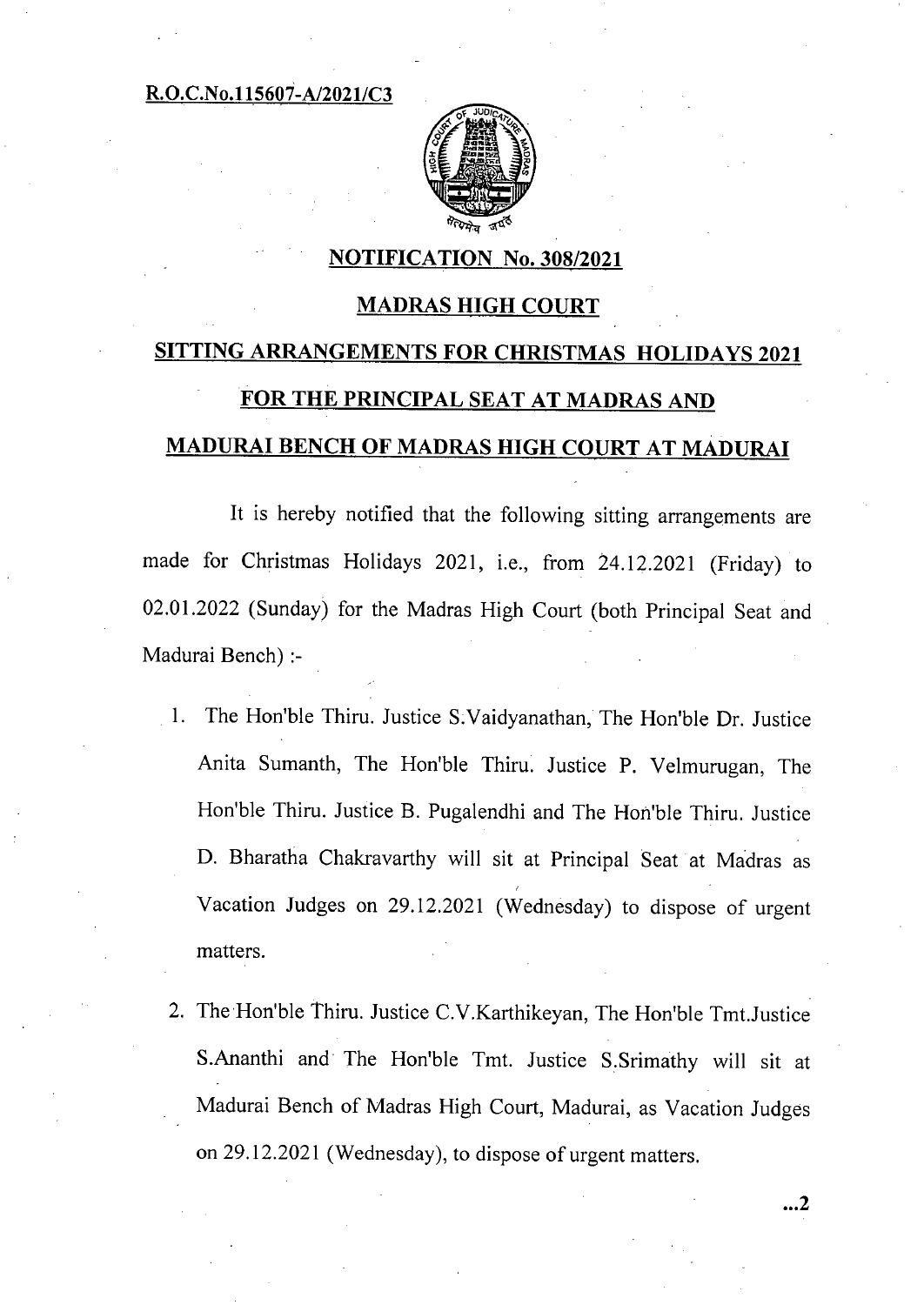3. Their Lordships will sit to dispose of the urgent matters as follows:-

| SL.NO.         | <b>HON'BLE JUDGES</b>                                            | <b>SUBJECT</b>                                                                                                                                                                                               |
|----------------|------------------------------------------------------------------|--------------------------------------------------------------------------------------------------------------------------------------------------------------------------------------------------------------|
| 1              | The Hon'ble Thiru.<br><b>Justice S.Vaidyanathan</b>              | <b>All Division Bench Matters</b>                                                                                                                                                                            |
|                | and<br>The Hon'ble Thiru.                                        |                                                                                                                                                                                                              |
|                | Justice D. Bharatha<br>Chakravarthy                              |                                                                                                                                                                                                              |
| 1A             | The Hon'ble Thiru.<br><b>Justice D. Bharatha</b><br>Chakravarthy | After Division Bench Work - All<br>Single Bench Appellate Side and<br>Original Side matters                                                                                                                  |
| $\overline{2}$ | The Hon'ble Dr.<br><b>Justice Anita Sumanth</b>                  | All Single Bench Writ Petitions                                                                                                                                                                              |
| 3              | The Hon'ble Thiru.<br>Justice P. Velmurugan                      | Criminal Original Petitions - Bail<br>Applications and all other Petitions<br>concerning Bail; All other Single<br>Bench Criminal Side matters which<br>are not specifically assigned to any<br>other Bench. |
| $\overline{4}$ | The Hon'ble Thiru.<br>Justice B. Pugalendhi                      | Original<br>Petitions<br>Criminal<br>Anticipatory Bail Applications and<br>Petitions<br>other<br>concerning<br>all<br>Anticipatory Bail.                                                                     |

## PRINCIPAL SEAT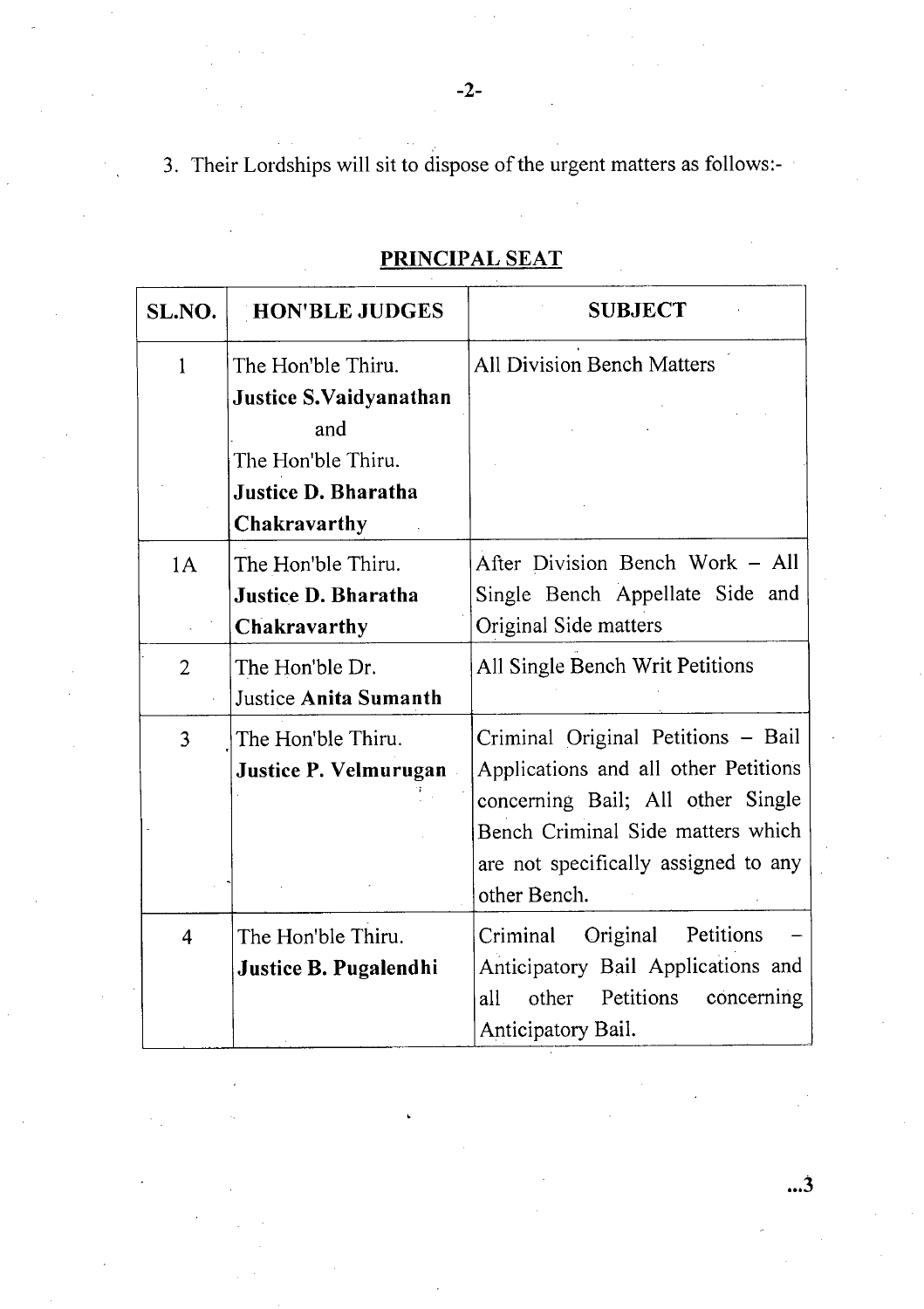## **MADURAI BENCH**

-3-

| SL.NO.         | <b>HON'BLE JUDGES</b>                                                                                        | <b>SUBJECT</b>                                                          |
|----------------|--------------------------------------------------------------------------------------------------------------|-------------------------------------------------------------------------|
|                | The Hon'ble Thiru.<br><b>Justice C.V.Karthikeyan</b><br>and<br>The Hon'ble Tmt.<br><b>Justice S.Srimathy</b> | All Division Bench Matters.                                             |
| 1A             | The Hon'ble Thiru.<br><b>Justice C.V. Karthikeyan</b>                                                        | After Division Bench Work – All<br>Single Bench Writ Petitions.         |
| 1B             | The Hon'ble Tmt.<br><b>Justice S.Srimathy</b>                                                                | After Division Bench Work - All<br>Single Bench Appellate Side matters. |
| 2 <sup>1</sup> | The Hon'ble Tmt.<br><b>Justice S.Ananthi</b>                                                                 | All<br>Single<br>Bench Criminal<br>Side<br>matters.                     |

The following Officers are nominated as Vacation Officers for the Principal Seat at Madras and Madurai Bench of Madras High Court at Madurai :-

| SL.NO.                  | PRINCIPAL SEAT                            | <b>MADURAI BENCH</b>       |
|-------------------------|-------------------------------------------|----------------------------|
| $1$ .                   | Tmt.B. Sumaiyah,                          | Selvi.M. Fathima,          |
|                         | Deputy Registrar (Digitization-II)        | Joint Registrar (Computer) |
| $\overline{2}$          | Tmt.R. Anjali Devi,                       | Thiru.N.Elango,            |
|                         | <b>Assistant Registrar (Records)</b>      | Assistant Registrar (C.O)  |
| $\overline{\mathbf{3}}$ | Thiru.S. Kannan,                          | Tmt.K. Sudha,              |
|                         | Assistant Registrar (Commercial<br>Cases) | Assistant Registrar (A.E.) |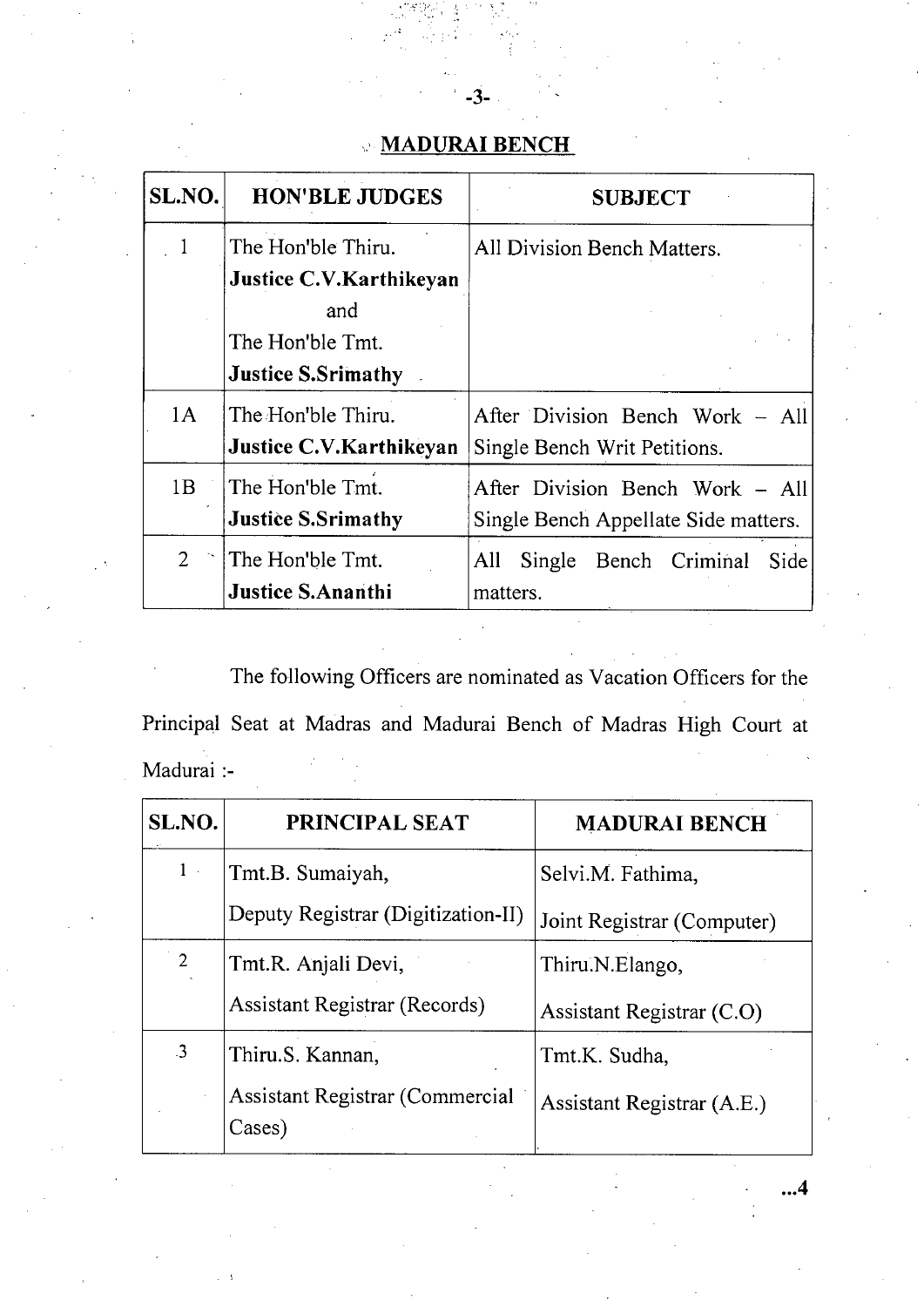The aforesaid Officers are hereby instructed to act as Vacation Officers from **24.12.2021 (Friday) to 02.01.2022 (Sunday)** *(inclusive of holidays).* 

Sitting of the Vacation Court will be from 10.30 a.m. to 4.45 p.m. on 29.12.2021 (Wednesday) in the Madras High Court (both Principal Seat and Madurai Bench).

The method of hearing of cases being followed now in the Madras High Court (both Principal Seat and Madurai Bench) will be applicable for the Christmas Holidays Sitting 2021.

Notice of any application of urgent matters alone should be presented along with the papers to the Vacation Officers on **27.12.2021 (Monday) from 10.30 a.m. to 01.30 p.m. in the Madras High Court (both Principal Seat and Madurai Bench)** by following the present system of filing of case papers, copy applications, returning/representing the case papers and receiving the order copies, by physical mode through the respective counters provided for the purpose.

The e-mail id of the Vacation Officers is as follows:-

- Principal Seat : **masbenchvacl@gmail.com**
- Madurai Bench: **mdubenchvacl@gmail.com**

No application should be presented at the residence of the Hon'ble Vacation Judges under any circumstances and no lunch motion will be entertained during Christmas Holidays 2021.